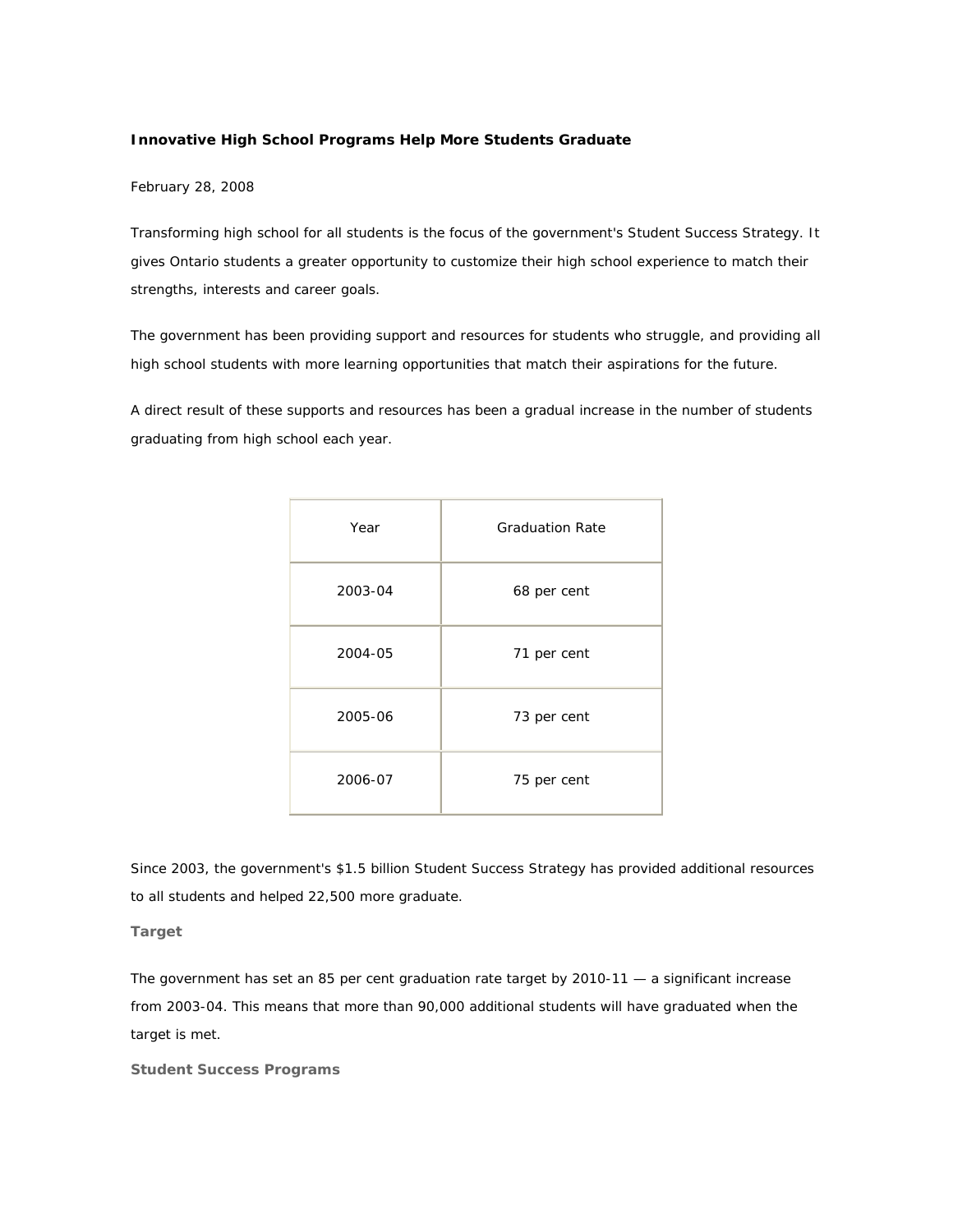The following high school programs create a more engaging learning environment for students and better prepares them to pursue the career that they want.

**Specialist High Skills Majors** allow students to focus on career paths that match their individual goals and interests.

There are twelve Specialist High Skills Majors being offered during the 2007-08 school year:

- **Construction**
- **Manufacturing**
- Arts and Culture
- Tourism and Hospitality
- Horticulture and Landscaping
- Mining
- Agriculture
- Forestry
- Health and Wellness
- Environment
- Transportation
- Business.
- There are a total of 153 Specialist High Skills Major programs in Ontario with most school boards (67) offering at least one of these majors.

**Dual Credit Programs** allow high school students to earn credits toward their Ontario Secondary School Diploma (OSSD) by participating in apprenticeship training or college courses that count towards their high school diploma, as well as towards their postsecondary diploma or apprenticeship certification.

An estimated 4,300 students are enrolled in 150 dual credit programs this year.

**Lighthouse Pilot Projects** help students who need extra support and attention to stay in school. Locally-developed projects may include a combination of mentoring and intervention programs that improve student achievement.

There are 92 new or expanded Lighthouse pilot projects in 2007-08 to increase credit accumulation, reduce drop-out rates, link more programs with postsecondary institutions and encourage students who left school to return and complete their diploma.